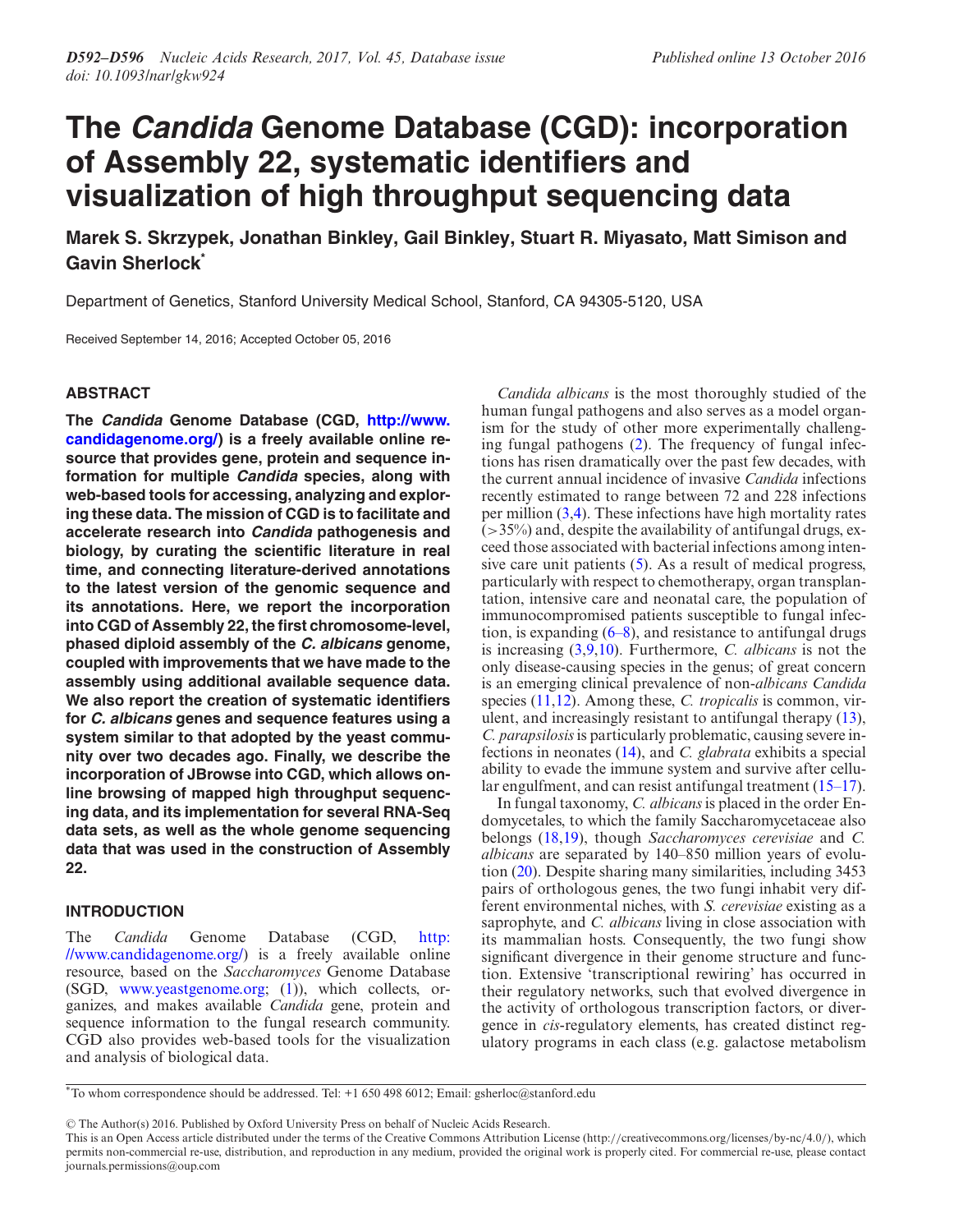[\(21\)](#page-4-0), mating type [\(22,23\)](#page-4-0) and ribosomal proteins [\(24\)](#page-4-0)). Unlike *S. cerevisiae*, *C. albicans* exists primarily in a diploid state, with no conventional sexual reproduction that leads to meiosis. Instead, *C. albicans* undergoes a parasexual cycle that involves mating between two diploid cells of the opposite mating type and formation of a tetraploid cell that subsequently returns to diploidy by chromosome loss  $(25)$ . Alternatively, chromosome loss may occur prior to mating yielding transient haploids that mate and return to a diploid state [\(26\)](#page-4-0). Meiosis has not been observed in either case, and the homologous chromosomes remain mostly intact making the haplotypes much more stable than in other organisms. Thus, in order to understand and combat *Candida* pathogenesis, it is important to study *Candida* biology directly, and having access to the phased genome assembly opens up multiple new research opportunities.

### **Genome history, and the incorporation of** *C. albicans* **assembly 22 into CGD**

Since its inception in 2004, CGD has been tasked with maintenance of the primary genome sequence and annotation for the *C. albicans* reference strain SC5314. CGD was originally based upon Assembly 19, a diploid, contiglevel assembly built from the genomic sequence that had just been completed [\(27\)](#page-4-0), and which included gene models, sequence corrections, and functional annotations provided by a group of volunteer researchers known as the Annotation Working Group [\(28\)](#page-4-0). CGD then took over the task of curating all the Candida-related information based on published experimental data, comparative genomics predictions and improved sequence information [\(29\)](#page-4-0). In 2006, Assembly 20 was incorporated into CGD [\(30\)](#page-4-0); Assembly 20 was the first chromosome level assembly for *C. albicans*, though it consisted of what are referred to as reftigs, wherein each of the chromosomes in the assembly consist of a mosaic of the two haplotypes [\(31\)](#page-4-0). Assembly 20 was superseded by Assembly 21, because a sequence from a different strain, WO-1, had been inadvertently incorporated into Assembly 20. A major update to Assembly 21, based on additional sequence data and comparative analyses [\(32\)](#page-4-0) was subsequently also incorporated into CGD. The most recent major update to the sequence is Assembly 22  $(33)$ , which was generated using Illumina-based sequencing of SC5314 as well as a collection of congenic strains homozygous for specific chromosomes, which allowed the construction of a phased diploid assembly of the genome. Assembly 22 was incorporated into CGD and became the default genome sequence in 2014. All the previous assemblies, however, remain available at the CGD website.

Incorporation of Assembly 22 into CGD entailed careful reconciliation of sequence ambiguities, potential assembly errors and differences from previous assemblies. We have established a pipeline that takes advantage of all available data, including the Illumina-based sequences from Muzzey et al. [\(33\)](#page-4-0), Roche 454 sequences generated at CGD, as well as independently published, gene-specific sequence data derived from our curation of the *Candida* literature. We have used this pipeline to correct the sequences for more than 300 features, eliminating many reading frame errors and resolving multiple sequence ambiguities (Table 1). We have

**Table 1.** Number of Assembly 22 features corrected, by error type (in either or both haplotypes)

| Error Type                | <b>Features Corrected</b> |
|---------------------------|---------------------------|
| Boundary/annotation       | 455                       |
| Ambiguous sequence        | 268                       |
| Nonsense codons           | 48                        |
| Missing stop codons       | 46                        |
| Misc. coding sequence     | 8                         |
| Misc. non-coding sequence |                           |
| Missing start codons      |                           |

also re-analyzed the haplotype assignments for the entire Chromosome 3, which led to an exchange of 845 kb between chromosome 3A and chromosome 3B. Improving the reference sequence is an ongoing project and we are currently focusing our efforts on intergenic regions, repetitive sequences and segmental duplications.

#### **Sequence versioning**

Since 2010, CGD has used a versioning system to track genome sequence releases, and their associated annotations. The version designation appears in the name of each of the relevant sequence and feature annotation files that are available at CGD, so the exact source of the sequence data is always clear. Version designations appear in the following format: sXX-mYY-rZZ where XX, YY, and ZZ are zero-padded integers. XX is incremented when there is any change to the underlying genomic (i.e., chromosome) sequence. YY is incremented when there is any change to the coordinates of any feature annotated in the genome (e.g. any change in location or boundary, or addition or removal of a feature from the annotation). YY is reset to '01' when XX is incremented (when a sequence change is made). ZZ is incremented in response to curatorial changes that affect information that appears in the GFF file, specifically gene names, gene aliases, gene IDs, gene descriptions, feature types (e.g. gene or pseudogene), and ORF classifications or qualifiers (e.g. Verified, Uncharacterized, Deleted, Merged). Files are checked on a weekly basis, as well as any time that a GFF file is regenerated manually, to determine if changes have occurred that warrant a change in the ZZ number. ZZ is reset to '01' when either XX or YY is incremented (when a sequence change is made, or when the coordinates of any feature are updated). All versions are archived on the CGD download site.

As a hypothetical example, say that we start with s05 m01-r01 as the current version. When the next weekly file check is performed, and the new file is noted to contain curatorial updates to gene names in the database, but no new changes to the structural annotation or to the sequence itself, the new version designation becomes s05-m01-r02. Subsequently, the chromosomal coordinates of a gene are changed, based on curation of a paper that provides evidence for updating the gene model. Consequently, the new version designation becomes s05-m02-r01. Later, a change to correct a sequencing error is made, and the new version designation becomes s06-m01-r01. CGD recommends that authors note in their materials and methods sections of published papers what version of the genome they were working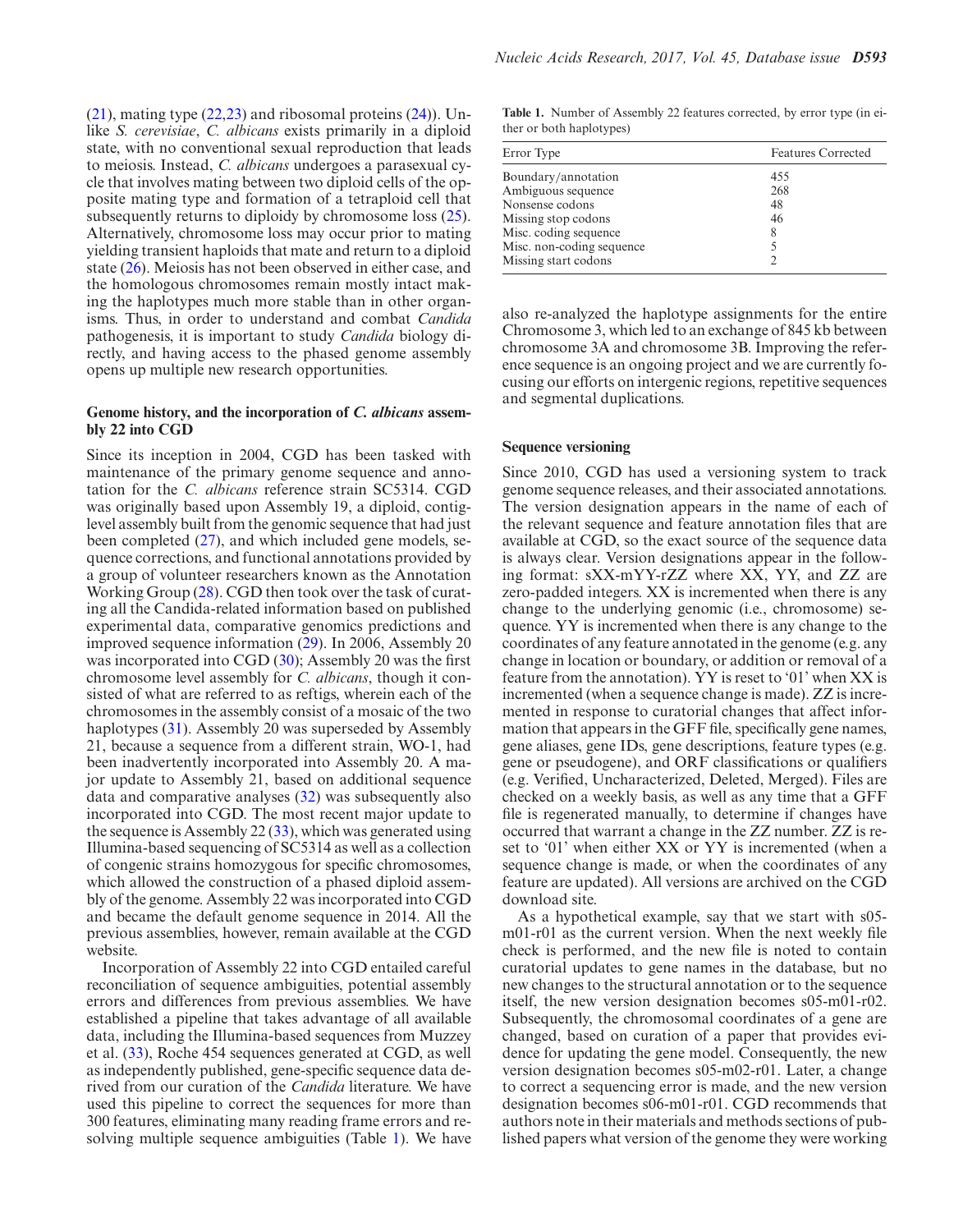with when they performed an analysis, so that the analysis is reproducible.

#### **Systematic ORF nomenclature**

With Assembly 22, it became possible to implement a new position based systematic nomenclature for chromosomal features. The previous systematic names, dating back to Assembly 19, consisted of the 'orf19' prefix followed by a unique but somewhat arbitrary number. The new systematic name is based on the known chromosomal location and haplotype, and it consists of the chromosome (C1-C7 and CR for the eight nuclear chromosomes, CM for the mitochondrial chromosome), a unique number indicating the order of features along chromosomes, the strand (W for Watson or C for Crick) and the haplotype (A or B). For example, C4 03570W A denotes a feature located on chromosome 4, Watson strand and haplotype A. Feature numbers start at the left end of the chromosome and increase by 10 to allow for adding new features in the intervening spaces as they are discovered. Since systematic identifiers from all the previous assemblies remain in the literature, and some, especially 'orf19' names, continue to be used by researchers, CGD includes all the previous identifiers as searchable aliases to allow seamless and unambiguous transition between various nomenclature systems. Assembly 19/21 identifiers, 'orf19 names', are also prominently displayed on each Locus Summary page.

Locus Summary pages (LSP) exist for every chromosomal feature in CGD and provide a primary way to access gene-specific information. In addition to locus-specific data, such as description, functional annotations (Gene Ontology terms, mutant phenotypes), or orthologous genes in other species, LSPs now also provide access to allele-specific data: DNA and protein sequences for both alleles, as well as a listing of allelic variations if they exist. LSPs also show graphical representations of the chromosomal context for each allele as thumbnails that lead to genome browser windows and allow farther exploration of a chosen haplotype.

Assembly 22 allows powerful, allele- and haplotypespecific analyses of the overall genome structure, function and evolution. To facilitate genome-wide research, CGD provides access to all the data in downloadable files that can be used by researchers' own bioinformatics tools. All DNA sequences for the entire chromosomes, coding and non-coding regions, as well as translation products, are available for download at [http://www.candidagenome.org/](http://www.candidagenome.org/download/) download/.

### **Incorporation of JBrowse**

An important part of CGD's mission is to incorporate and annotate large-scale datasets from published experiments on *Candida* species, and to make them easily available for exploration and analysis by our users. For several years we have provided GeneXplorer [\(34\)](#page-4-0) to display and analyze microarray datasets. Recently, to provide access to the growing number of datasets from experiments that use highthroughput sequencing technologies, we have deployed the JBrowse genome browser [\(35\)](#page-4-0). JBrowse is a mature and widely used application that is fast, intuitive, and compatible with most web browsers [\(36\)](#page-4-0). JBrowse allows users to

quickly view large-scale sequence data in a genomic context, at multiple zoom-levels of resolution, from base pairs in individual sequence reads to read-density summaries across large genomic regions. The display includes parallel tracks of annotated sequence features, allowing seamless navigation between JBrowse and the Locus Summary pages for each feature (Figure [1\)](#page-3-0). Quantitative tracks graphically display comparative information, such as relative expression level or sequence conservation. JBrowse is highly flexible and customizable: users may easily load their own sequence datasets and analysis tracks, for display in the context of genomic features, or for comparison with datasets and tracks provided by CGD.

CGD currently offers a number of *C. albicans* datasets for viewing in JBrowse. We provide the high-throughput DNA sequence data [\(33\)](#page-4-0) that was the basis of Assembly 22, described above. Optional tracks highlight the sequence variation between the two Assembly 22 haplotypes, as well as the variation between the common strains SC5314 and WO-1 [\(32\)](#page-4-0). We also make available RNA-Seq datasets from a number of gene expression studies in *C. albicans*, including comparisons of different stress conditions [\(37\)](#page-4-0), hyphaeinducing conditions [\(37\)](#page-4-0), biofilm vs. planktonic growth [\(38\)](#page-4-0), white-opaque switching [\(39\)](#page-4-0), and allele-specific expression differences [\(40\)](#page-4-0). In addition, we provide chromatin occupancy data (ChIP-Seq) for the Wor1p transcription factor during white-opaque switching [\(41\)](#page-4-0). We also have RNA-Seq datasets for two other *Candida* species: gene expression under pH and nitrosative stress in *C. glabrata* [\(42\)](#page-4-0), and during biofilm vs. planktonic growth in *C. parapsilosis* [\(43\)](#page-4-0). We will add new datasets to JBrowse as they become available, and in response to user requests.

#### **Future directions**

The reference sequence for an organism is not static––while sequencing technologies continue to advance (both in accuracy and read lengths), there is always the possibility that updates will improve the reference sequence. For example, either PacBio or Oxford Nanopore sequencing (very long reads, though with high error rates), coupled with existing Illumina data (short reads, but low error rates) may better resolve telomeric and other repeat sequences, which are hard to resolve even with the original Sanger reads. Another question is whether the sequence of a single instance of a strain is a reasonable representation of the reference sequence – indeed, given *Candida albicans'* propensity to undergo rearrangement and loss of heterozygosity under stress, different lab isolates of ostensibly the same strain might have different sequences. It is likely in the near future that many distinct strains of *Candida* species will be sequenced, and CGD will endeavor to incorporate these into the database as well. They will provide insight into the genomic variation that exists in each of the *Candida* species.

Additional high throughput sequencing datasets may also allow refinement of the genome annotations, such as novel additional transcripts, or the addition of  $5'$  and  $3'$ UTRs to each of the genes. They may also allow the annotation of functional elements within non-transcribed regions, such as transcription factor binding sites from ChIP-Seq studies. CGD will strive to incorporate such refinements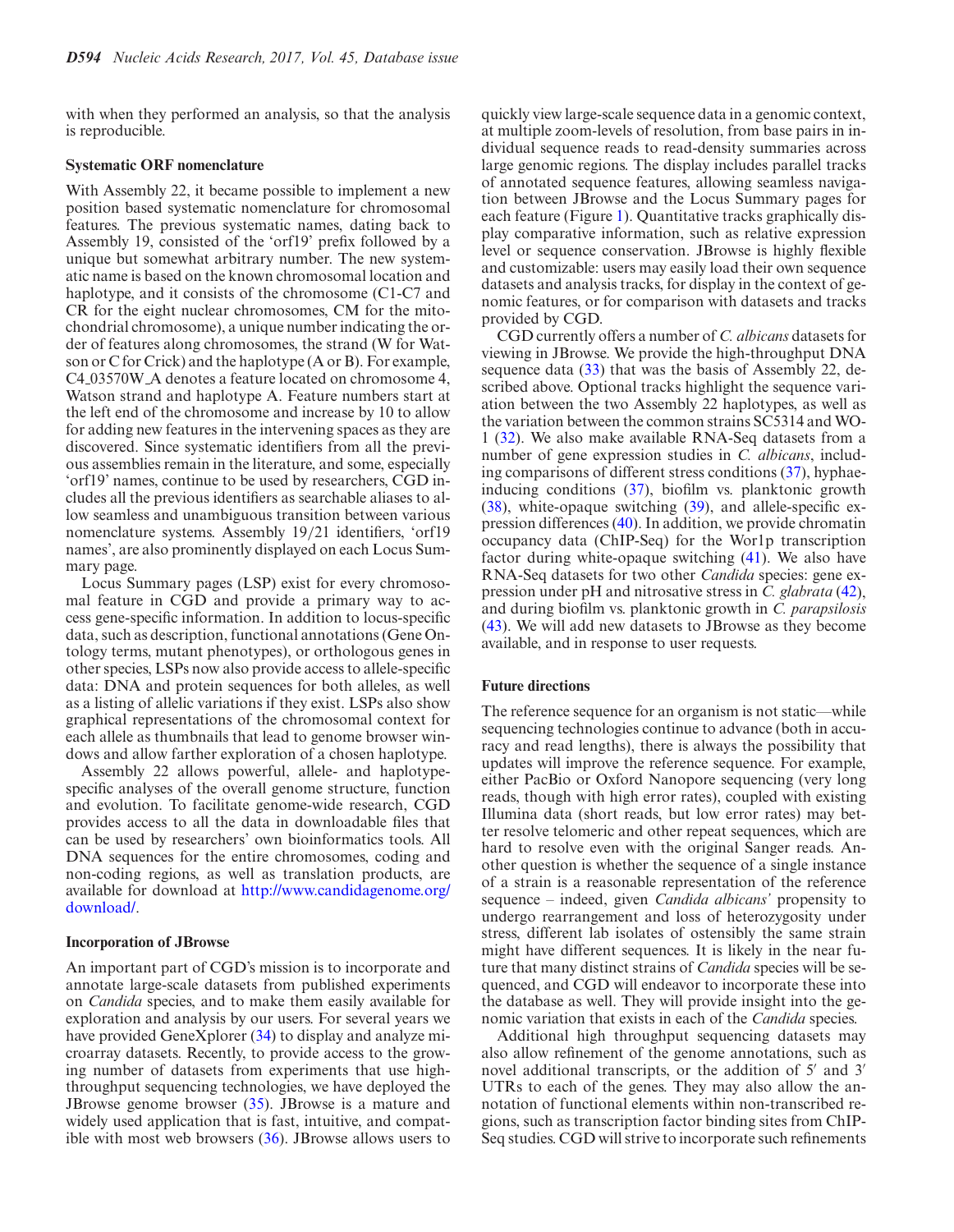<span id="page-3-0"></span>

**Figure 1.** JBrowse Visualization of RNA-Seq data at CGD. JBrowse display of the region around the *C. albicans* serum-inducible gene *HWP1*, showing aligned RNA-Seq reads from serum-treated cells [\(37\)](#page-4-0). The red and blue bars in the top track of the main display window show genes annotated at CGD: red for genes encoded on the 'W' strand (+), blue for genes on the 'C' strand (–). *HWP1* is the second gene from the left. Clicking on a bar brings up an information window for that gene, and includes a link to its CGD Locus Summary Page. The green bar graph below the gene track shows the density of aligned RNA-Seq reads along to the chromosome, plotted on a log scale. The bottom track shows all the aligned RNA-Seq reads along the chromosome: each short bar in the bottom track represents a unique read. In this example the sequence reads are strand-specific: pink bars indicate reads transcribed from the 'W' strand, and light-blue bars indicate reads transcribed from the 'C' strand. Clicking on a bar brings up information about the read, including the sequence and quality score for each base. Menus and controls at the top of the browser provide navigation, zoom and search functionalities, and allow users to load their own data.

as soon as they become available to maintain the reference sequence and annotation current.

# **ACKNOWLEDGEMENTS**

CGD thanks the *Candida* research community for their advice, support and enthusiasm.

## **FUNDING**

National Institute of Dental and Craniofacial Research at the US National Institutes of Health [R01 DE015873]. Funding for open access charge: NIH. *Conflict of interest statement.* None declared.

## **REFERENCES**

- 1. Sheppard,T.K., Hitz,B.C., Engel,S.R., Song,G., Balakrishnan,R., Binkley,G., Costanzo,M.C., Dalusag,K.S., Demeter,J., Hellerstedt,S.T. *et al.* (2016) The Saccharomyces genome database variant viewer. *Nucleic Acids Res.*, **44**, D698–D702.
- 2. Kabir,M.A., Hussain,M.A. and Ahmad,Z. (2012) *Candida albicans*: a model organism for studying fungal pathogens. *ISRN Microbiol.*, **2012**, 1–12.
- 3. Pfaller,M.A. and Diekema,D.J. (2007) Epidemiology of invasive candidiasis: a persistent public health problem. *Clin. Microbiol. Rev.*, **20**, 133–163.
- 4. Wilson,L.S., Reyes,C.M., Stolpman,M., Speckman,J., Allen,K. and Beney,J. (2002) The direct cost and incidence of systemic fungal infections. *Value Health*, **5**, 26–34.
- 5. Kett,D.H., Azoulay,E., Echeverria,P.M., Vincent,J.L. and Extended Prevalence of Infection in, I.C.U.S.G.o.I. (2011) *Candida* bloodstream infections in intensive care units: analysis of the extended prevalence of infection in intensive care unit study. *Crit. Care Med.*, **39**, 665–670.
- 6. Fisher-Hoch,S.P. and Hutwagner,L. (1995) Opportunistic candidiasis: an epidemic of the 1980s. *Clin. Infect. Dis.*, **21**, 897–904.
- 7. Groll,A.H., De Lucca,A.J. and Walsh,T.J. (1998) Emerging targets for the development of novel antifungal therapeutics. *Trends Microbiol.*, **6**, 117–124.
- 8. Mayer,F.L., Wilson,D. and Hube,B. (2013) *Candida albicans* pathogenicity mechanisms. *Virulence*, **4**, 119–128.
- 9. Giri,S. and Kindo,A.J. (2012) A review of *Candida* species causing blood stream infection. *Indian J. Med. Microbiol.*, **30**, 270–278.
- 10. Schelenz,S. (2008) Management of candidiasis in the intensive care unit. *J. Antimicrob. Chemother.*, **61**(Suppl. 1), i31–i34.
- 11. Mikulska,M., Del Bono,V., Ratto,S. and Viscoli,C. (2012) Occurrence, presentation and treatment of candidemia. *Expert. Rev. Clin. Immunol.*, **8**, 755–765.
- 12. Sipsas,N.V. and Kontoyiannis,D.P. (2012) Invasive fungal infections in patients with cancer in the Intensive Care Unit. *Int. J. Antimicrob. Agents*, **39**, 464–471.
- 13. Negri,M., Silva,S., Henriques,M. and Oliveira,R. (2012) Insights into Candida tropicalis nosocomial infections and virulence factors. *Eur. J. Clin. Microbiol. Infect. Dis.*, **31**, 1399–1412.
- 14. Chow,B.D., Linden,J.R. and Bliss,J.M. (2012) *Candida parapsilosis* and the neonate: epidemiology, virulence and host defense in a unique patient setting. *Expert Rev. Anti Infect. Ther.*, **10**, 935–946.